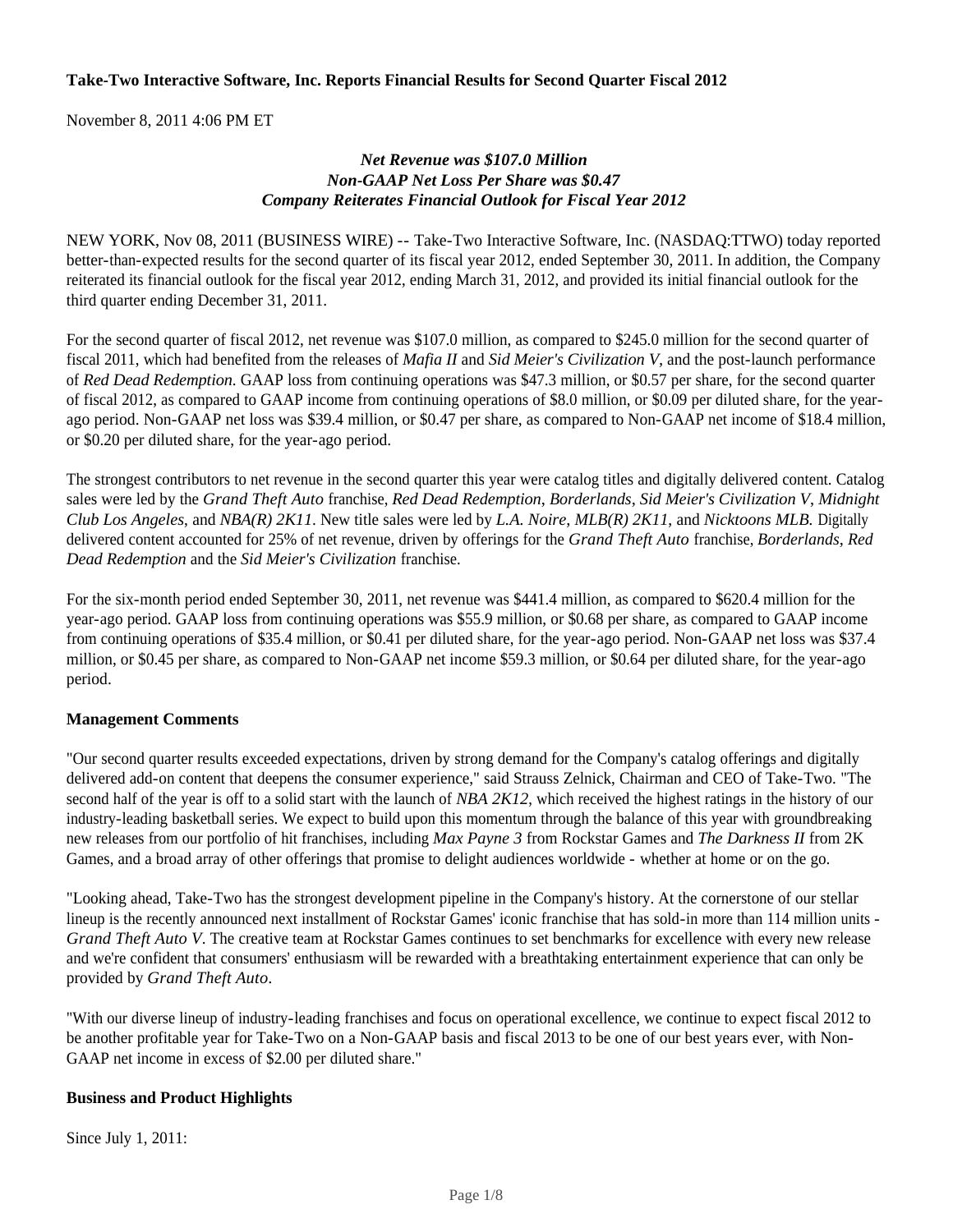- Take-Two Interactive amended its senior secured revolving credit facility on significantly improved terms. As amended, the credit facility provides for borrowings of up to \$100 million, plus an additional \$40 million accordion feature, for a period of five-years. The credit facility may be used to fund working capital, letters of credit and for other general corporate purposes.
- 2K Games launched the Company's first social game, *Sid Meier's Civilization World*, for Facebook. The title was developed by Firaxis Games.
- 2K Games announced that *Borderlands 2*, the next installment in the franchise that has sold-in over 5 million units worldwide, is currently in development with Gearbox Software and expected to launch in fiscal year 2013.
- Rockstar Games announced that *Max Payne 3* is planned for release in March 2012.
- 2K Games released the *Sid Meier's Civilization V: Game of the Year* Edition for PC, featuring the standalone title and all previously released downloadable content. The strategy franchise has sold-in nearly 11 million units worldwide.
- 2K Sports released *NBA 2K12* to critical acclaim and the highest review scores in the history of the franchise (91 -Metacritic). The game will be supported with the *Legends Showcase* downloadable content during the 2011 holiday season. The label also released *NBA 2K12* for the iPhone, iPod touch and iPad.
- Rockstar Games released the *Red Dead Redemption: Game of the Year Edition*, featuring the standalone title and all previously released add-on content. The *Red Dead* franchise has sold-in over 13 million units worldwide.
- Rockstar Games announced that it plans to release a special edition of *Grand Theft Auto III* for mobile phones and tablets running iOS and Android during the fall in celebration of the game's 10<sup>th</sup> anniversary.
- Rockstar Games announced that *Grand Theft Auto V*, the next installment in the interactive entertainment industry's most iconic and critically acclaimed franchise, is currently in full development.
- 2K Sports announced that Justin Verlander, the Detroit Tigers pitcher who was selected as the Players Choice Award winner for Player of the Year and American League Outstanding Pitcher, will be the cover athlete for *Major League Baseball 2K12* when it launches in March 2012.
- Rockstar Games released *L.A. Noire: The Complete Edition* for the PC, featuring all previously released downloadable content. This special edition is also planned for release on the Xbox 360 and PlayStation 3 on November 15, 2011 in North America and November 18, 2011 internationally. *L.A. Noire* has sold-in more than 4 million units worldwide since its launch.
- 2K Games now expects to release *XCOM* during fiscal 2013.

## **Financial Outlook for Fiscal 2012**

Take-Two is reiterating its financial outlook for the fiscal year ending March 31, 2012 as set forth below. This outlook reflects the Company's better-than-expected second quarter results and strong outlook for the second half of the year, balanced against the change in the expected release date for *XCOM* from fiscal 2012 to fiscal 2013. In addition, the Company is providing its initial financial outlook for the third quarter ending December 31, 2011:

|                                                               | <b>Third Quarter</b>                          | <b>Fiscal Year</b> |
|---------------------------------------------------------------|-----------------------------------------------|--------------------|
|                                                               | Ending 12/31/2011 Ending 3/31/2012            |                    |
| Revenue                                                       | \$225 to \$275 Million \$1.0 to \$1.1 Billion |                    |
| <b>Non-GAAP Net Income per diluted share</b> \$0.20 to \$0.30 |                                               | \$0.10 to \$0.35   |
| <b>Stock-based compensation</b>                               |                                               |                    |
| expense per share $(a)$                                       | \$0.08                                        | \$0.38             |
| Non-cash interest expense                                     |                                               |                    |
| related to convertible debt                                   | \$0.02                                        | \$0.09             |
| <b>Expenses related to reorganization</b>                     |                                               |                    |
| and unusual legal matters                                     | \$0.00                                        | \$0.01             |
| Non-cash tax expense                                          | \$0.00                                        | \$0.02             |

(a) shares issued to ZelnickMedia that are subject to variable accounting. Actual expense to be recorded in connection with these The Company's stock-based compensation expense for the periods above includes the cost of approximately 3.7 million

shares is dependent upon several factors, including future changes in Take-Two's stock price.

Key assumptions and dependencies underlying the Company's guidance include continued consumer acceptance of current generation video game and computer entertainment systems; the ability to develop and publish products that capture market share for these systems; the timely delivery of the titles detailed in this release; and stable foreign exchange rates. See also "Cautionary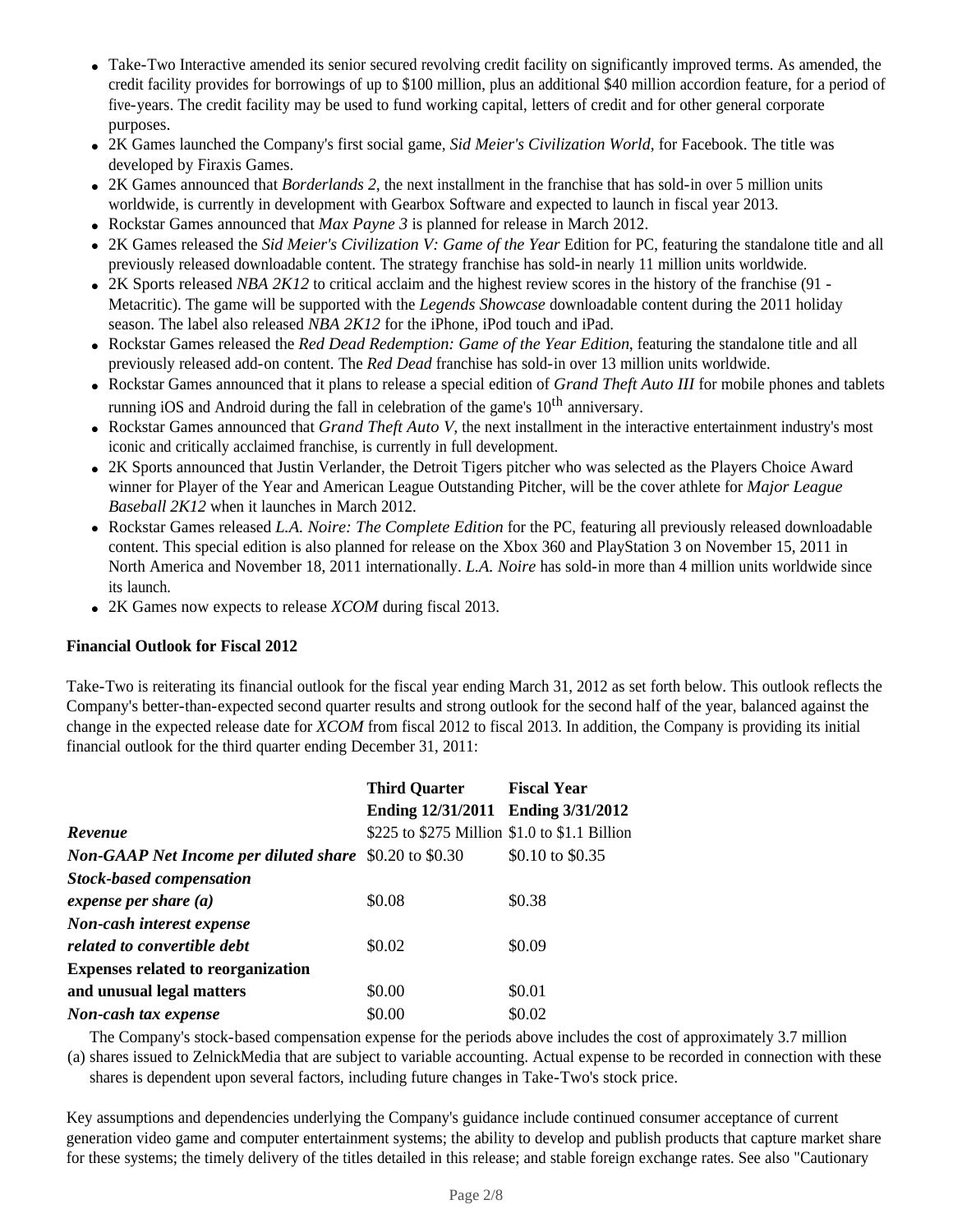Note Regarding Forward Looking Statements" below.

## **Product Releases**

| The following titles were released since July 1, 2011:                     |                                            |                  |                        |  |  |  |
|----------------------------------------------------------------------------|--------------------------------------------|------------------|------------------------|--|--|--|
| <b>Title</b>                                                               | <b>Platforms</b>                           |                  | <b>Release Date</b>    |  |  |  |
| L.A. Noire: Reefer Madness Case (DLC)                                      | Xbox 360, PS3                              |                  | July 12, 2011          |  |  |  |
| Carnival Games: Monkey See, Monkey Do: Coastermania<br>(DLC)               | Kinect for Xbox 360                        |                  | July 19, 2011          |  |  |  |
| Sid Meier's Pirates!                                                       | iOS                                        |                  | July 21, 2011          |  |  |  |
| Sid Meier's Civilization V: Korea (DLC)                                    | PC                                         |                  | August 11, 2011        |  |  |  |
| Sid Meier's Civilization V: Wonders of the Ancient World<br>(DLC)          | PC                                         |                  |                        |  |  |  |
| Nicktoons MLB                                                              | Kinect for Xbox 360, Wii, DS               |                  | September 13,<br>2011  |  |  |  |
| Red Dead Redemption: Myths and Mavericks (DLC)                             | Xbox 360, PS3                              |                  | September 13,<br>2011  |  |  |  |
| Sid Meier's Civilization V: Game of the Year Edition                       | PC                                         |                  | September 26,<br>2011  |  |  |  |
| <b>NBA 2K12</b>                                                            | Xbox 360, PS3, PS2, PSP, Wii, PC,<br>iOS   |                  | October 4, 2011        |  |  |  |
| Red Dead Redemption: Game of the Year Edition                              | Xbox 360, PS3                              |                  | October 11, 2011*      |  |  |  |
| Duke Nukem Forever: Hail to the Icons Parody Pack (DLC)                    | Xbox 360, PS3, PC                          |                  | October 11, 2011       |  |  |  |
| Dora and Kai-Lan's Pet Shelter                                             | DS                                         |                  | November 1, 2011       |  |  |  |
| Team Umizoomi                                                              | <b>DS</b>                                  |                  | November 1, 2011       |  |  |  |
| Let's Cheer!                                                               | Kinect for Xbox 360                        |                  | November 7, 2011       |  |  |  |
| L.A. Noire: The Complete Edition                                           | PC                                         |                  | November 8,<br>$2011*$ |  |  |  |
| Nickelodeon Dance                                                          | Kinect for Xbox 360, Wii                   |                  |                        |  |  |  |
| *North American release date; international release date three days after. |                                            |                  |                        |  |  |  |
| Take-Two's lineup of future titles announced to date includes:             |                                            |                  |                        |  |  |  |
| <b>Title</b>                                                               | <b>Platforms</b>                           |                  | <b>Planned Release</b> |  |  |  |
| L.A. Noire: The Complete Edition                                           | Xbox 360, PS3                              |                  | November 15, $2011*$   |  |  |  |
| Carnival Games: Wild West 3D                                               | 3DS                                        |                  | November 21, 2011      |  |  |  |
| Grand Theft Auto III - 10 <sup>th</sup> Anniversary Edition                | iOS, Android                               | Fall 2011        |                        |  |  |  |
| NBA 2K12: Legends Showcase (DLC)                                           | Xbox 360, PS3                              | Holiday 2011     |                        |  |  |  |
| The Darkness II                                                            | Xbox 360, PS3, PC                          |                  | February 7, 2012*      |  |  |  |
| Max Payne 3                                                                | Xbox 360, PS3, PC                          | March 2012       |                        |  |  |  |
| Major League Baseball 2K12                                                 | Xbox 360, PS3, PS2, Wii, DS, PC March 2012 |                  |                        |  |  |  |
| <b>BioShock Infinite</b>                                                   | Xbox 360, PS3, PC                          |                  | Calendar Year 2012     |  |  |  |
| Spec Ops: The Line                                                         | Xbox 360, PS3, PC                          |                  | First Half Fiscal '13  |  |  |  |
| Borderlands 2                                                              | Xbox 360, PS3, PC                          |                  | Fiscal Year 2013       |  |  |  |
| <b>XCOM</b>                                                                | Xbox 360, PS3, PC                          | Fiscal Year 2013 |                        |  |  |  |
| Grand Theft Auto V                                                         | TBA                                        | <b>TBA</b>       |                        |  |  |  |
|                                                                            |                                            |                  |                        |  |  |  |

\*North American release date; international release follows three days after.

## **Conference Call**

Take-Two will host a conference call today at 4:30 p.m. Eastern Time to review these results and discuss other topics. The call can be accessed by dialing (877) 407-0984 or (201) 689-8577. A live listen-only webcast of the call will be available by visiting http://ir.take2games.com and a replay will be available following the call at the same location.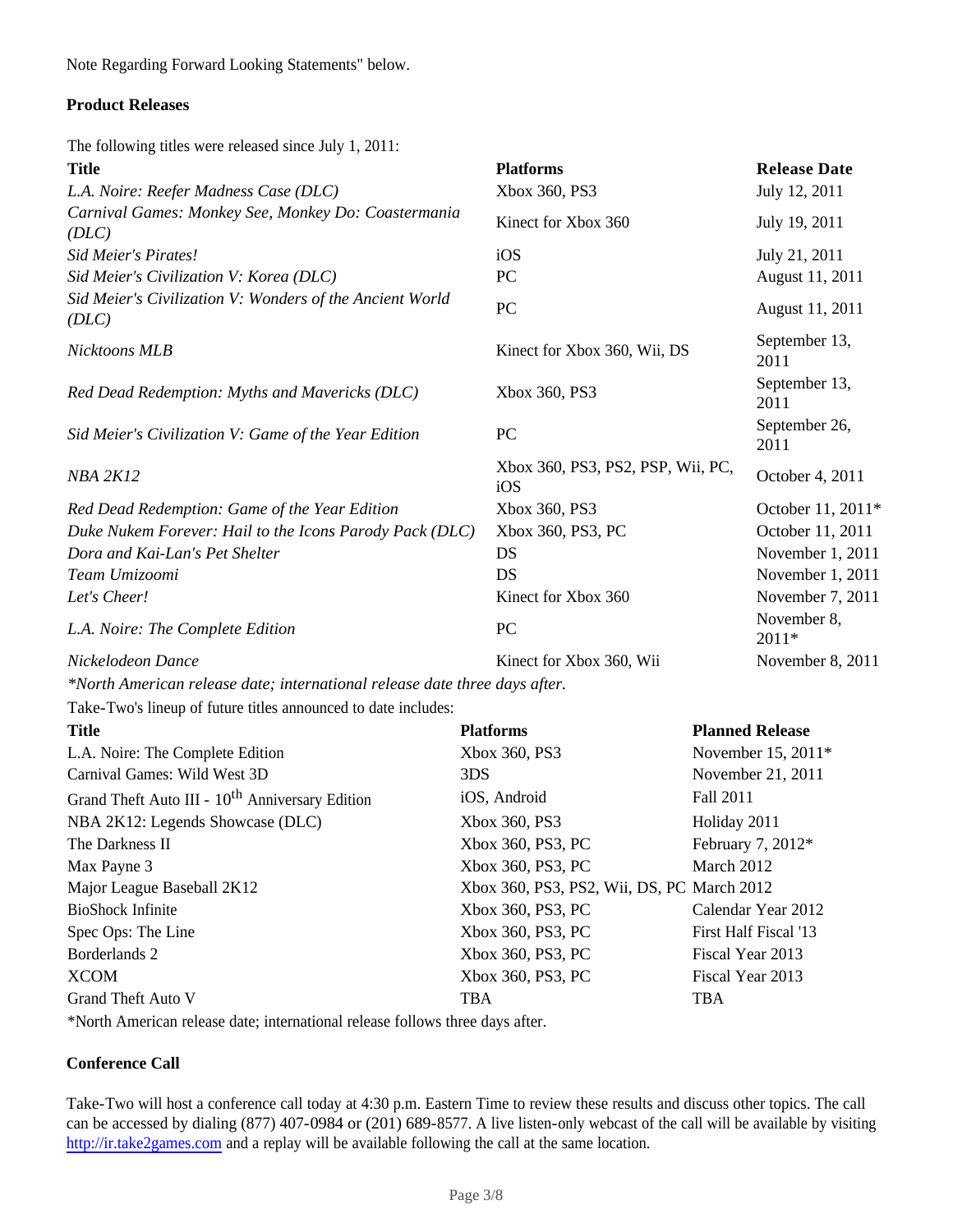## **Non-GAAP Financial Measures**

In addition to reporting financial results in accordance with U.S. generally accepted accounting principles (GAAP), the Company uses Non-GAAP measures of financial performance that exclude certain non-recurring or non-cash items. Non-GAAP gross profit, income (loss) from operations, net income (loss), and earnings (loss) per share are measures that exclude certain nonrecurring or non-cash items and should be considered in addition to results prepared in accordance with GAAP. They are not intended to be considered in isolation from, as a substitute for, or superior to, GAAP results. These Non-GAAP financial measures may be different from similarly titled measures used by other companies.

The Company believes that these Non-GAAP financial measures, when taken into consideration with the corresponding GAAP financial measures, are important in gaining an understanding of the Company's ongoing business. These Non-GAAP financial measures also provide for comparative results from period to period. Therefore, the Company believes it is appropriate to exclude certain items as follows:

- *Stock-based compensation* the Company does not consider stock-based compensation charges when evaluating business performance and management does not contemplate stock-based compensation expense in its short- and longterm operating plans. As a result, the Company has excluded such expenses from its Non-GAAP financial measures.
- *Business reorganization, restructuring and related expenses* the Company does not engage in reorganization activities on a regular basis and therefore believes it is appropriate to exclude business reorganization, restructuring and related expenses from its Non-GAAP financial measures.
- *Income (loss) from discontinued operations* the Company does not engage in sales of subsidiaries on a regular basis and therefore believes it is appropriate to exclude such gains (losses) from its Non-GAAP financial measures. As the Company is no longer active in its discontinued operations, it believes it is appropriate to exclude income (losses) thereon from its Non-GAAP financial measures.
- *Professional fees and expenses associated with unusual legal and other matters* the Company has incurred expenses for professional fees and has accrued for legal settlements that are outside its ordinary course of business. As a result, the Company has excluded such expenses from its Non-GAAP financial measures.
- *Non-cash interest expense related to convertible debt* The Company records non-cash interest expense on its convertible notes in addition to the interest expense already recorded for coupon payments. The Company excludes the non-cash portion of the interest expense from its Non-GAAP financial measures because these amounts are unrelated to its ongoing business operations.
- *Non-cash tax expense for the impact of deferred tax liabilities associated with tax deductible amortization of goodwill* - due to the nature of the adjustment as well as the expectation that it will not have any cash impact in the foreseeable future, the Company believes it is appropriate to exclude this expense from its Non-GAAP financial measures*.*

### **About Take-Two Interactive Software**

Headquartered in New York City, Take-Two Interactive Software, Inc. is a leading developer, marketer and publisher of interactive entertainment for consumers around the globe. The Company develops and publishes products through its two whollyowned labels Rockstar Games and 2K, which publishes its titles under the 2K Games, 2K Sports and 2K Play brands. Our products are designed for console systems, handheld gaming systems and personal computers, including smartphones and tablets, and are delivered through physical retail, digital download, online platforms and cloud streaming services. The Company's common stock is publicly traded on NASDAQ under the symbol TTWO. For more corporate and product information please visit our website at http://www.take2games.com.

All trademarks and copyrights contained herein are the property of their respective holders.

### **Cautionary Note Regarding Forward-Looking Statements**

The statements contained herein which are not historical facts are considered forward-looking statements under federal securities laws and may be identified by words such as "anticipates," "believes," "estimates," "expects," "intends," "plans," "potential," "predicts," "projects," "seeks," "will," or words of similar meaning and include, but are not limited to, statements regarding the outlook for the Company's future business and financial performance. Such forward-looking statements are based on the current beliefs of our management as well as assumptions made by and information currently available to them, which are subject to inherent uncertainties, risks and changes in circumstances that are difficult to predict. Actual outcomes and results may vary materially from these forward-looking statements based on a variety of risks and uncertainties including: our dependence on key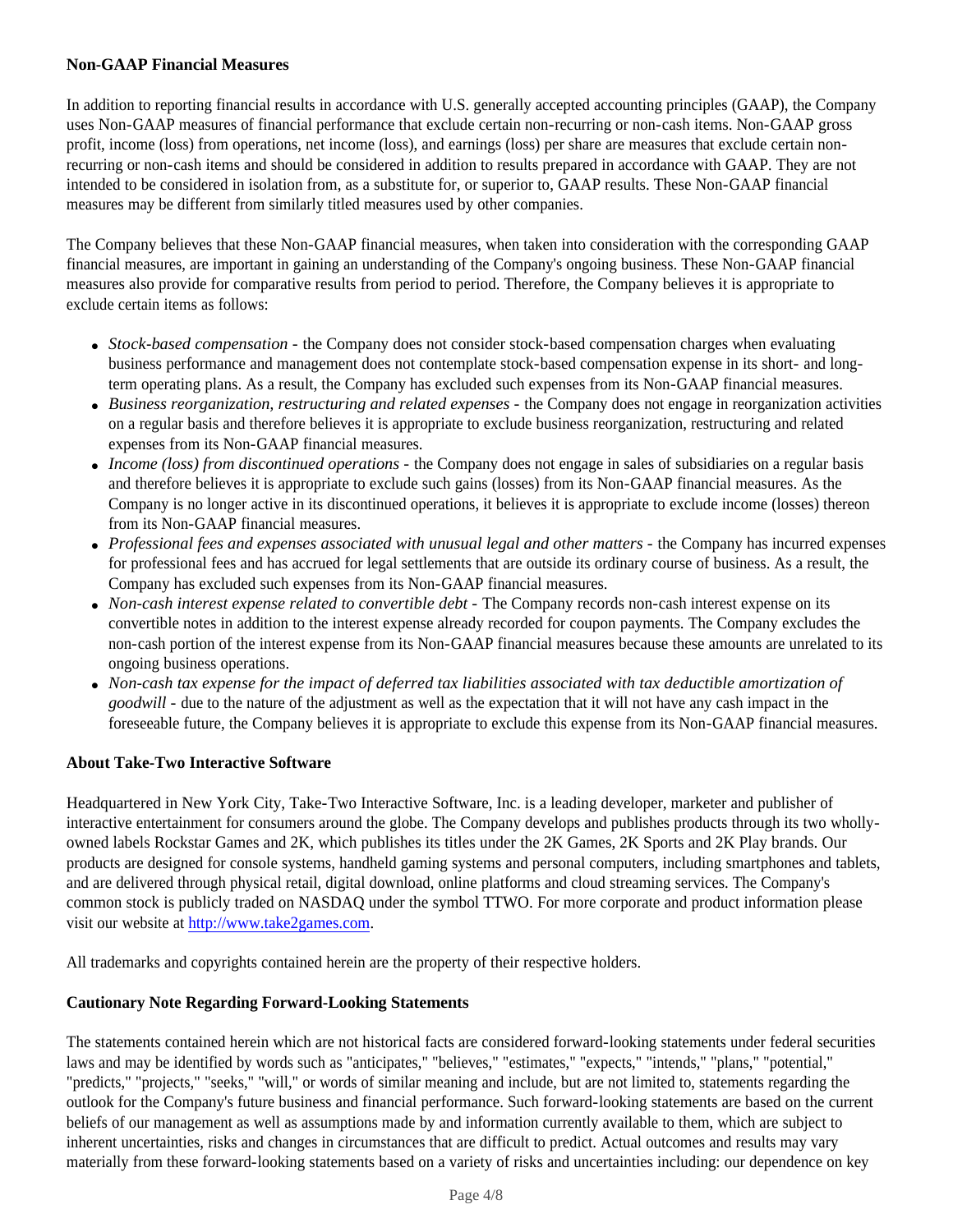management and product development personnel, our dependence on our Grand Theft Auto products and our ability to develop other hit titles for current generation platforms, the timely release and significant market acceptance of our games, the ability to maintain acceptable pricing levels on our games, our ability to raise capital if needed and risks associated with international operations. Other important factors and information are contained in the Company's Annual Report on Form 10-K for the fiscal year ended March 31, 2011, in the section entitled "Risk Factors," and the Company's other periodic filings with the SEC, which can be accessed at http://www.take2games.com. All forward-looking statements are qualified by these cautionary statements and apply only as of the date they are made. The Company undertakes no obligation to update any forward-looking statement, whether as a result of new information, future events or otherwise.

## **TAKE-TWO INTERACTIVE SOFTWARE, INC. and SUBSIDIARIES CONDENSED CONSOLIDATED STATEMENTS OF OPERATIONS (Unaudited) (in thousands, except per share amounts)**

**Three months ended September 30, Six months ended September 30, 2011 2010 2011 2010** Net revenue **\$ 107,034** \$ 244,972 **\$ 441,414** \$ 620,362 Cost of goods sold: Product costs **40,137** 67,026 **138,588** 168,103 Software development costs and royalties **17,248** 44,592 **101,850** 108,630 Internal royalties **6,579** 15,803 **23,091** 83,265 Licenses **10,739** 9,221 **22,393** 20,690 Total cost of goods sold **74,703** 136,642 **285,922** 380,688 Gross profit **32,331** 108,330 **155,492** 239,674 Selling and marketing **28,773** 46,602 **103,456** 96,407 General and administrative **25,785** 26,620 56,362 52,822 Research and development **15,998** 18,074 **32,517** 34,255 Depreciation and amortization **3,284** 4,005 **6,529** 7,770 Total operating expenses **73,840** 95,301 **198,864** 191,254 Income (loss) from operations **(41,509 )** 13,029 **(43,372 )** 48,420 Interest and other, net **(4,333 )** (1,644 ) **(8,013 )** (6,382 ) Income (loss) from continuing operations before income taxes **(45,842 )** 11,385 **(51,385 )** 42,038 Provision for income taxes **1,419** 3,347 **4,495** 6,638 Income (loss) from continuing operations **(47,261 )** 8,038 **(55,880 )** 35,400 Loss from discontinued operations, net of taxes **(110 )** (4,699 ) **(204 )** (5,747 ) Net income (loss) **\$ (47,371 )** \$ 3,339 **\$ (56,084 )** \$ 29,653 Earnings (loss) per share: Continuing operations **\$ (0.57 )** \$ 0.09 **\$ (0.68 )** \$ 0.41 Discontinued operations **-** (0.05 ) **-** (0.06 ) Basic earnings (loss) per share **\$ (0.57 )** \$ 0.04 **\$ (0.68 )** \$ 0.35 Continuing operations **\$ (0.57 )** \$ 0.09 **\$ (0.68 )** \$ 0.41 Discontinued operations **-** (0.05 ) **-** (0.06 ) Diluted earnings (loss) per share **\$ (0.57 )** \$ 0.04 **\$ (0.68 )** \$ 0.35 Weighted average shares outstanding:  $(1)$ Basic **82,940** 85,580 82,722 85,534 Diluted **82,940** 85,580 **82,722** 85,534

(1) Basic and diluted include participating shares of 5,786 and 5,968 for the three and six months ended September 30, 2010, respectively.

|                          |      |      | Three months ended September Six months ended September |      |  |
|--------------------------|------|------|---------------------------------------------------------|------|--|
|                          | 30.  |      | 30.                                                     |      |  |
| <b>OTHER INFORMATION</b> | 2011 | 2010 | 2011                                                    | 2010 |  |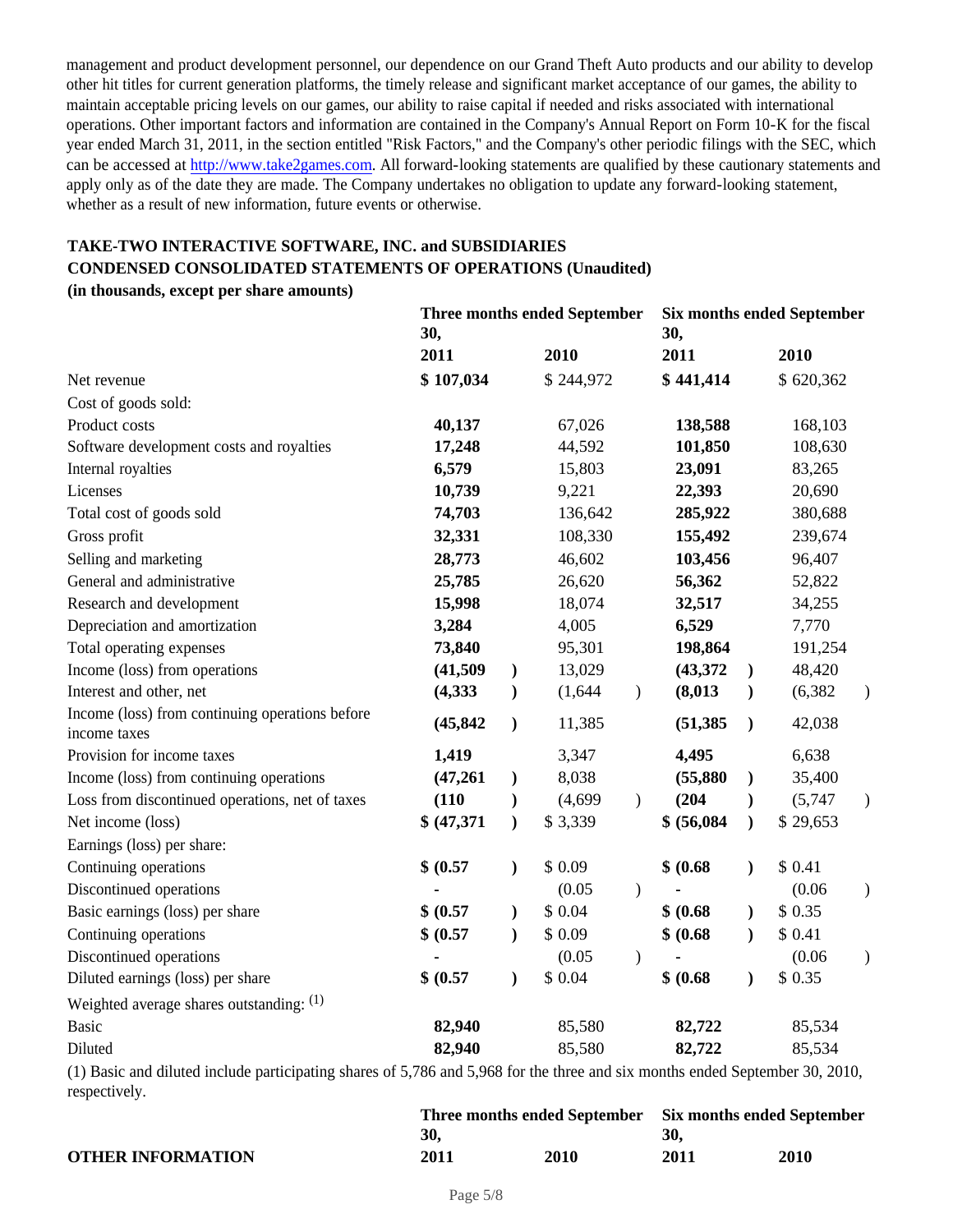| Geographic revenue mix |    |               |                |      |    |               |                |      |
|------------------------|----|---------------|----------------|------|----|---------------|----------------|------|
| North America          | 52 | $\frac{6}{9}$ | 49             | %    | 52 | $\frac{0}{0}$ | 53             | $\%$ |
| International          | 48 | $\frac{6}{6}$ | 51             | $\%$ | 48 | $\frac{0}{0}$ | 47             | $\%$ |
| Platform revenue mix   |    |               |                |      |    |               |                |      |
| Microsoft Xbox 360     | 39 | $\frac{6}{9}$ | 32             | %    | 47 | $\frac{6}{6}$ | 40             | %    |
| Sony PlayStation 3     | 30 | $\%$          | 36             | %    | 38 | $\frac{6}{9}$ | 42             | %    |
| PC                     | 14 | $\frac{6}{9}$ | 19             | %    | 9  | $\frac{6}{6}$ | 10             | $\%$ |
| Sony PSP               | 4  | $\%$          | 2              | %    | 2  | $\frac{6}{9}$ | 2              | $\%$ |
| Nintendo Wii           | 4  | $\frac{6}{6}$ | 5              | %    | 1  | $\frac{6}{6}$ | 3              | $\%$ |
| Nintendo DS            | 4  | $\frac{6}{9}$ | 3              | $\%$ | 1  | $\frac{0}{0}$ | $\overline{2}$ | $\%$ |
| Sony PlayStation 2     | 3  | $\%$          | $\overline{2}$ | $\%$ | 1  | $\frac{0}{0}$ |                | $\%$ |
| Other                  | 2  | $\frac{6}{9}$ |                | %    |    | $\frac{0}{0}$ | $\overline{0}$ | $\%$ |

## **TAKE-TWO INTERACTIVE SOFTWARE, INC. and SUBSIDIARIES CONDENSED CONSOLIDATED BALANCE SHEETS**

**<sup>(</sup>in thousands, except per share amounts)**

|                                                                                       | September 30, March 31,<br>2011 | 2011      |
|---------------------------------------------------------------------------------------|---------------------------------|-----------|
| <b>ASSETS</b>                                                                         | (Unaudited)                     |           |
| Current assets:                                                                       |                                 |           |
| Cash and cash equivalents                                                             | \$269,740                       | \$280,359 |
| Accounts receivable, net of allowances of \$17,434 and \$42,900 at September 30, 2011 |                                 |           |
| and March 31, 2011, respectively                                                      | 19,572                          | 84,217    |
| Inventory                                                                             | 45,077                          | 24,578    |
| Software development costs and licenses                                               | 150,373                         | 131,676   |
| Prepaid taxes and taxes receivable                                                    | 5,834                           | 8,280     |
| Prepaid expenses and other                                                            | 55,343                          | 37,493    |
| Total current assets                                                                  | 545,939                         | 566,603   |
| Fixed assets, net                                                                     | 18,107                          | 19,632    |
| Software development costs and licenses, net of current portion                       | 122,676                         | 138,320   |
| Goodwill                                                                              | 225,729                         | 225,170   |
| Other intangibles, net                                                                | 16,735                          | 17,833    |
| Other assets                                                                          | 2,730                           | 4,101     |
| Total assets                                                                          | \$931,916                       | \$971,659 |
| <b>LIABILITIES AND STOCKHOLDERS' EQUITY</b>                                           |                                 |           |
| Current liabilities:                                                                  |                                 |           |
| Accounts payable                                                                      | \$90,331                        | \$56,153  |
| Accrued expenses and other current liabilities                                        | 126,931                         | 158,459   |
| Deferred revenue                                                                      | 17,193                          | 13,434    |
| Liabilities of discontinued operations                                                | 1,060                           | 2,842     |
| Total current liabilities                                                             | 235,515                         | 230,888   |
| Long-term debt                                                                        | 111,299                         | 107,239   |
| Income taxes payable                                                                  | 13,498                          | 12,037    |
| Other long-term liabilities                                                           | 3,117                           | 2,961     |
| Liabilities of discontinued operations, net of current portion                        | 2,605                           | 3,255     |
| <b>Total liabilities</b>                                                              | 366,034                         | 356,380   |
| Commitments and contingencies                                                         |                                 |           |
| Stockholders' equity:                                                                 |                                 |           |
| Preferred stock, \$.01 par value, 5,000 shares authorized                             |                                 |           |
| Common stock, \$.01 par value, 150,000 shares authorized; 86,366 and 86,119           |                                 |           |
| shares issued and outstanding at September 30, 2011 and March 31, 2011, respectively  | 864                             | 861       |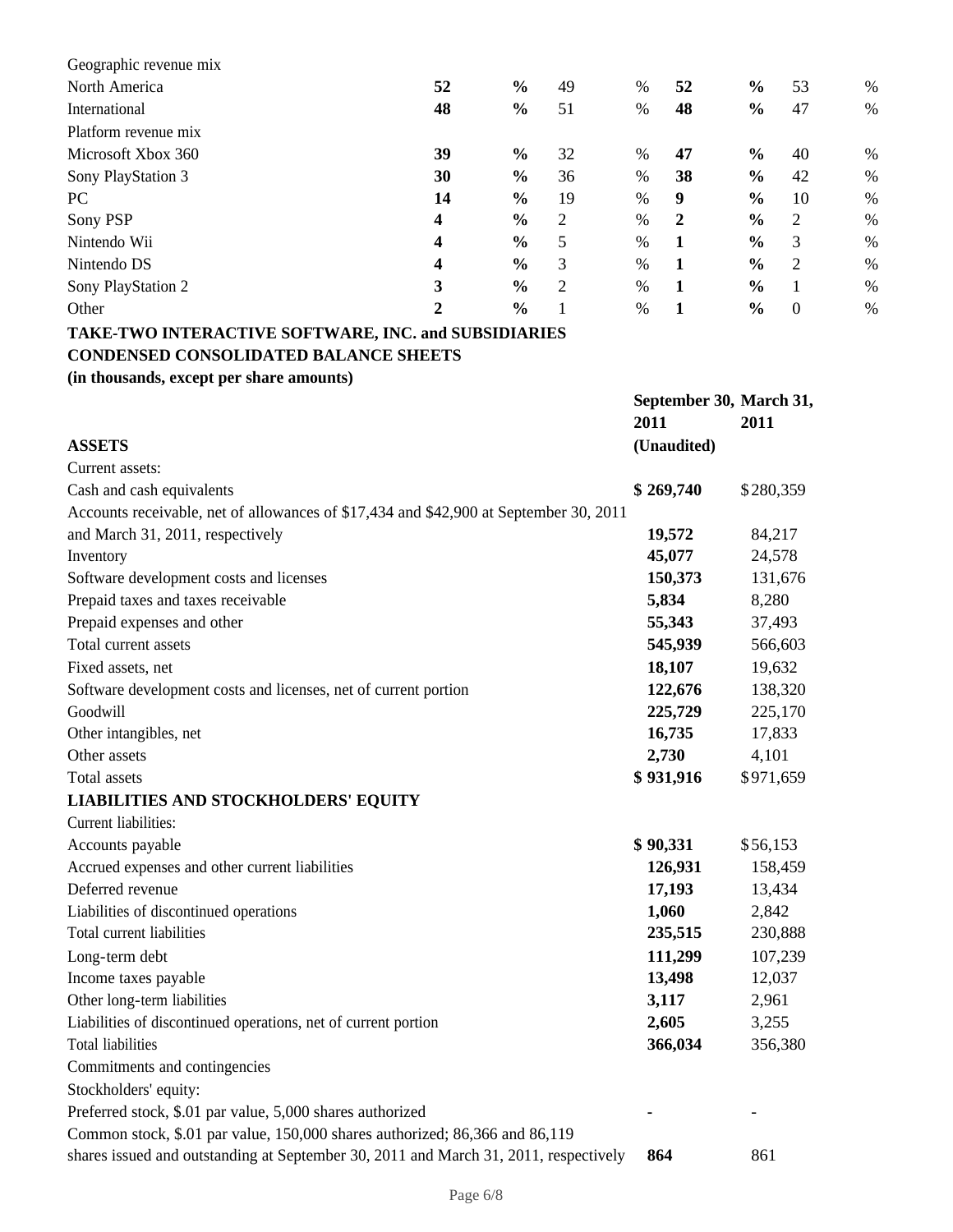| Additional paid-in capital                 | 722,406   | 706,482    |  |
|--------------------------------------------|-----------|------------|--|
| Accumulated deficit                        | (158.607  | (102, 523) |  |
| Accumulated other comprehensive income     | 1.219     | 10.459     |  |
| Total stockholders' equity                 | 565,882   | 615.279    |  |
| Total liabilities and stockholders' equity | \$931,916 | \$971,659  |  |

# **TAKE-TWO INTERACTIVE SOFTWARE, INC. and SUBSIDIARIES**

# **CONDENSED CONSOLIDATED STATEMENTS OF CASH FLOWS (Unaudited)**

**(in thousands)**

|                                                                                                       | <b>Six months ended September</b> |               |           |               |
|-------------------------------------------------------------------------------------------------------|-----------------------------------|---------------|-----------|---------------|
|                                                                                                       | 30,<br>2011                       |               | 2010      |               |
| <b>Operating activities:</b>                                                                          |                                   |               |           |               |
| Net income (loss)                                                                                     | \$ (56,084)                       | $\lambda$     | \$29,653  |               |
| Adjustments to reconcile net income (loss) to net cash (used in) provided by operating<br>activities: |                                   |               |           |               |
| Amortization and impairment of software development costs and licenses                                | 84,361                            |               | 92,409    |               |
| Depreciation and amortization                                                                         | 6,529                             |               | 7,770     |               |
| Loss from discontinued operations                                                                     | 204                               |               | 5,747     |               |
| Amortization and impairment of intellectual property                                                  | 716                               |               | 1,743     |               |
| Stock-based compensation                                                                              | 12,660                            |               | 17,714    |               |
| Amortization of discount on Convertible Notes                                                         | 4,060                             |               | 3,568     |               |
| Amortization of debt issuance costs                                                                   | 626                               |               | 626       |               |
| Other, net                                                                                            | 91                                |               | (1,033)   | $\mathcal{E}$ |
| Changes in assets and liabilities, net of effect from purchases of businesses:                        |                                   |               |           |               |
| Accounts receivable                                                                                   | 64,645                            |               | (30,515)  | $\mathcal{E}$ |
| Inventory                                                                                             | (20, 499)                         | $\mathcal{F}$ | (21, 406) | $\mathcal{)}$ |
| Software development costs and licenses                                                               | (87, 584)                         | $\mathcal{L}$ | (83, 531) | $\mathcal{E}$ |
| Prepaid expenses, other current and other non-current assets                                          | (14, 734)                         | $\mathcal{L}$ | (29, 691) | $\mathcal{E}$ |
| Deferred revenue                                                                                      | 3,759                             |               | 2,009     |               |
| Accounts payable, accrued expenses, income taxes payable and other liabilities                        | (7, 821)                          | $\mathcal{F}$ | 78,251    |               |
| Net cash used in discontinued operations                                                              | (1,161)                           | $\mathcal{F}$ | (8,067)   | $\mathcal{E}$ |
| Net cash (used in) provided by operating activities                                                   | (10, 232)                         | $\lambda$     | 65,247    |               |
| <b>Investing activities:</b>                                                                          |                                   |               |           |               |
| Purchase of fixed assets                                                                              | (4,780)                           | $\mathcal{L}$ | (5,674)   | $\mathcal{Y}$ |
| Settlement of purchase price related to discontinued operations                                       | (1, 475)                          | $\lambda$     |           |               |
| Cash received from sale of business                                                                   |                                   |               | 3,075     |               |
| Payments in connection with business combinations, net of cash acquired                               |                                   |               | (1,000)   | $\mathcal{E}$ |
| Net cash used in investing activities                                                                 | (6,255)                           | $\mathcal{E}$ | (3,599)   | $\mathcal{E}$ |
| <b>Financing activities:</b>                                                                          |                                   |               |           |               |
| Proceeds from exercise of employee stock options                                                      | 195                               |               | 87        |               |
| Net cash provided by financing activities                                                             | 195                               |               | 87        |               |
| Effects of exchange rates on cash and cash equivalents                                                | 5,673                             |               | (2,754)   |               |
| Net increase (decrease) in cash and cash equivalents                                                  | (10,619)                          | $\lambda$     | 58,981    |               |
| Cash and cash equivalents, beginning of year                                                          | 280,359                           |               | 145,838   |               |
| Cash and cash equivalents, end of period                                                              | \$269,740                         |               | \$204,819 |               |
| TAKE-TWO INTERACTIVE SOFTWARE, INC. and SUBSIDIARIES                                                  |                                   |               |           |               |
| RECONCILIATION OF GAAP TO Non-GAAP MEASURES (Unaudited)                                               |                                   |               |           |               |

**(in thousands, except per share amounts)**

|      |      |      | Three Months Ended September 30, Six Months Ended September 30, |
|------|------|------|-----------------------------------------------------------------|
| 2011 | 2010 | 2011 | 2010                                                            |